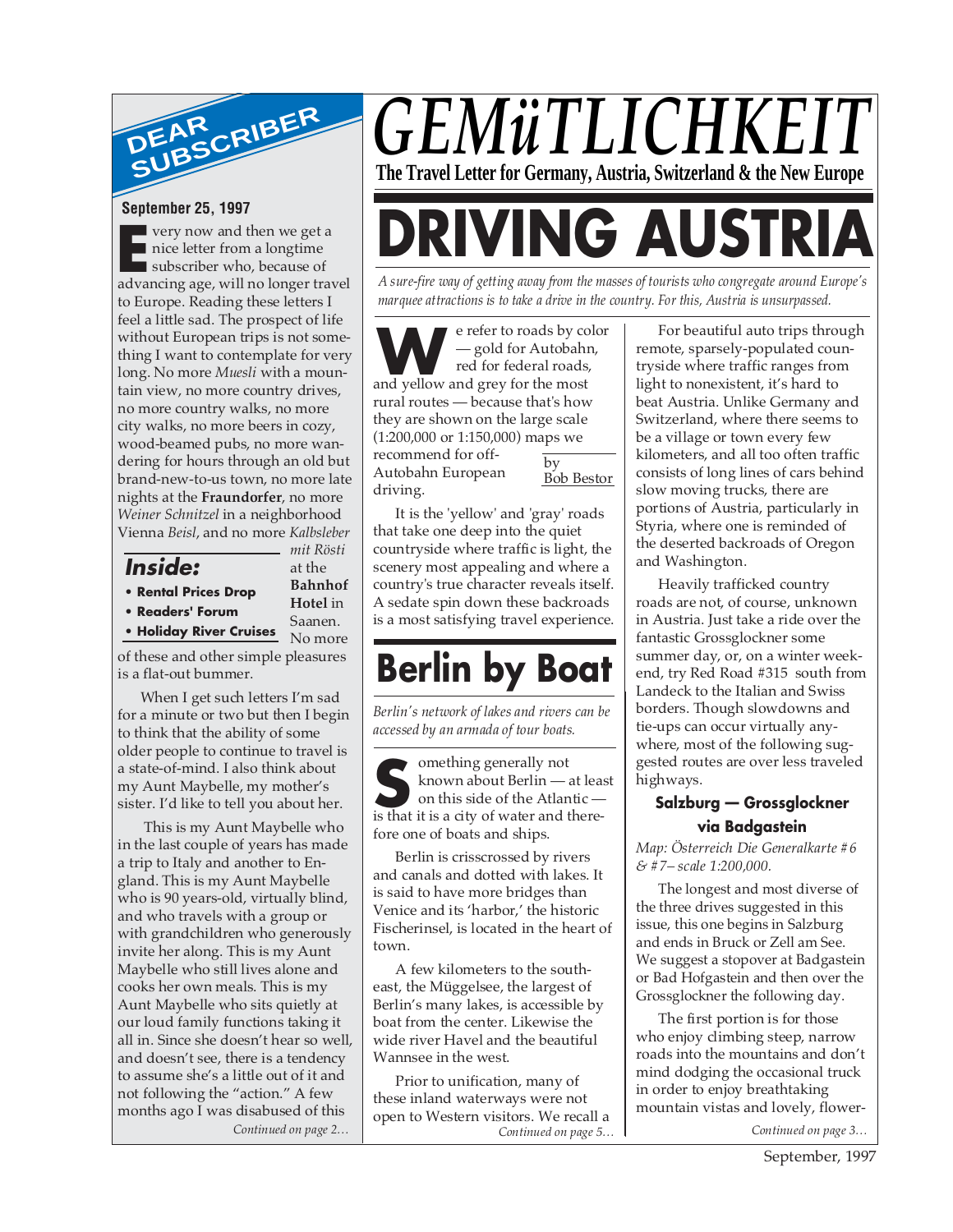#### *DEAR SUBSCRIBER Continued from page 1*

foolish assumption when, at the height of some raucous hilarity or other, it became apparent she wanted the floor. The room, of course quieted immediately. In her thin, piping voice she began to tell a slightly off-color story that related to the point of our discussion. True to her Irish heritage and the family tradition, she set it up beautifully and nailed the punch line. We all fell on the floor laughing. Nobody was being polite, it was *very* funny.

I was ashamed of myself for forgetting what a witty, clever lady she is. (After all, this is my Aunt Maybelle who knows more about the companies whose common stock she owns than some of the vice presidents of those companies.)

The other night at another dinner, I sat next to her and asked to hear the joke again so I could use it in this column. "Was it the one about the.....?," she said and then launched into a story that wasn't the one I was looking for but very funny anyhow. She went through another three or four before we decided neither of us could recall the one I was looking for.

About now you're thinking "I didn't pay good money to hear this guy talk about his Aunt Maybelle." Well, of course not. So how about my Mom and Dad? That would be Bob and Lois Bestor. He's 84, she's 79 and they just got back from

another trip to Europe, something like their 10th since their first one in 1980 (as you can see, they didn't make their first European sojourn until they were in their '60s).

My mother keeps a diary. With it she settles a lot of arguments of the "I was there on the 25th" "no you weren't, it was the 30th" variety. The trips go in there, too. Here are some of her musings on their recent "Rhine Journey."

*• We boarded the Dutch ship "Esmerelda" at Strasbourg, France. It's a small ship, carrying only 130 passengers and had been chartered by the Grand Circle Travel agency which handled our tour. Crew members were all friendly and helpful. The purser, Wilhelm (pronounced Villim) was a great wit and entertained us throughout the voyage. The food was good. We had the standard European breakfast, featuring cold meats, cheeses (the Dutch cheeses were excellent), plus hard rolls, toast, croissants, scrambled eggs, sausages, canned fruit, etc. We miss the fresh fruits on these trips. The ship had oranges and bananas, but I want melons, grapefruit, peaches, all the fruits we in California are accustomed to. Europeans do tend to overcook the vegetables, but in the main, the food was acceptable and the service very good. They have a custom of serving coffee at the very end of the meal, after dessert. I tried to get coffee earlier, but to no avail.*

*The cabins on the ship were very comfortable. Small, but everything was there. The beds were fine and the crew made them up every day with fresh*

*linens.*

*• Sunday was a beautiful day in Speyer (Germany). We had a walking tour at 10 a.m., and that gave Bob and me a chance to go to Mass at the Cathedral. We called this the ABC tour — Another Bloody Cathedral. Mass was in German, but we could follow. The organ was marvelous, and the service about 45 minutes, so we were on time for the walking tour.*

*• We sailed to Mannheim that evening. This town is located at the confluence of the Rhine and Neckar Rivers and beautifully situated. Mannheim has the largest Baroque palace in Germany and wonderful displays of the Frankenthal porcelain in the Reiss Municipal Museum. This beautiful porcelain is manufactured locally.*

*• On Monday, we disembarked and loaded on to the ever-present tour buses. Ours were good; most had restrooms. Today was Heidelberg with its glorious castle high above the city with magnificent views of the bridges across the Neckar and all the red roofs of the city. Bob and I had been through the castle five times before, but went again anyway.*

*Lunch was at the Zum Roter Ochsen (Red Ox Inn) which has lots of memorabilia of the Student Prince, autographs, photos, etc. It was good (German Ravioli) and quickly served.*

*We rejoined the ship at Mainz which has so many things to see. The town is on the banks of the Rhine at the meeting point of the Main River. Several blocks of*

*Continued on page 8…*

| <b>GEMÜTLICHKEIT</b><br><b>Vol. 11, No.9</b>                                                                                                                                                                                                                                                                         | <b>HOTEL RESTAURANT RATING KEY</b>                                   |                                                                                                                                                                 |                                                                    |                                                |           |
|----------------------------------------------------------------------------------------------------------------------------------------------------------------------------------------------------------------------------------------------------------------------------------------------------------------------|----------------------------------------------------------------------|-----------------------------------------------------------------------------------------------------------------------------------------------------------------|--------------------------------------------------------------------|------------------------------------------------|-----------|
| September, 1997                                                                                                                                                                                                                                                                                                      | The Travel Letter for Germany, Austria, Switzerland & the New Europe | <b>Rating Scale</b><br>Excellent                                                                                                                                | Scale<br>$16 - 20$                                                 | <b>Hotel Rating Criteria</b><br>People/Service | 30%       |
| <b>Editor &amp; Publisher:</b>                                                                                                                                                                                                                                                                                       | Robert H. Bestor, Jr.                                                | Above Average                                                                                                                                                   | 12<br>$-15$                                                        | Location/Setting                               | 15%       |
| <b>Associate Editors:</b>                                                                                                                                                                                                                                                                                            | Elizabeth Schiller, Bruce Woelfel                                    | Average<br>Adequate                                                                                                                                             | $8 - 11$<br>4 -<br>$\overline{7}$                                  | Guestrooms<br>Public rooms                     | 30%<br>5% |
| <b>Contributing Editors:</b>                                                                                                                                                                                                                                                                                         | C. Fischer, R. Holliday                                              | Unacceptable                                                                                                                                                    | $0 - 3$                                                            | Facilities/Restaurant                          | 20%       |
| <b>Design &amp; Composition:</b><br><b>Consulting Editor:</b>                                                                                                                                                                                                                                                        | Paul T. Merschdorf<br>Thomas P. Bestor                               | <b>Value Rating</b><br><b>Outstanding Value</b>                                                                                                                 | <b>Scale</b><br>$17 - 20$                                          | <b>Restaurant Criteria</b><br>Food             | 65%       |
| <b>Subscription Dept:</b>                                                                                                                                                                                                                                                                                            | Andy Bestor, K. Steffans                                             | Very Good Value                                                                                                                                                 | $12 - 16$                                                          | Service                                        | 20%       |
| <b>Gemütlichkeit</b> (ISSN 10431756) is published monthly by UpCountry Publish-<br>ing, 2892 Chronicle Avenue, Hayward, CA 94542. TOLL FREE: 800-521-6722<br>or 510-538-0628. Fax: 510-582-8296. e-mail gemut@pacbell.net. Subscrip-<br>tions are \$67 per year for 12 issues. While every effort is made to provide |                                                                      | Average Value<br><b>Below Average Value</b><br>A Rip-Off                                                                                                        | $9 - 11$<br>$5 - 8$<br>$\Omega$<br>- 4<br>$\overline{\phantom{a}}$ | Atmosphere                                     | 15%       |
| correct information in this publication, the publishers can make no quarantees<br>regarding accuracy. Periodicals postage paid in Hayward, CA.<br><b>POSTMASTER: SEND ADDRESS CHANGES TO:</b><br>Gemütlichkeit, 2892 Chronicle Ave., Hayward, CA 94542                                                               |                                                                      | Special <sup>O</sup> Designation<br>By virtue of location, decor, charm, warmth of management, or<br>combination thereof, an especially pleasant establishment. |                                                                    |                                                |           |
| Gemütlichkeit<br>September, 1997                                                                                                                                                                                                                                                                                     |                                                                      |                                                                                                                                                                 |                                                                    |                                                |           |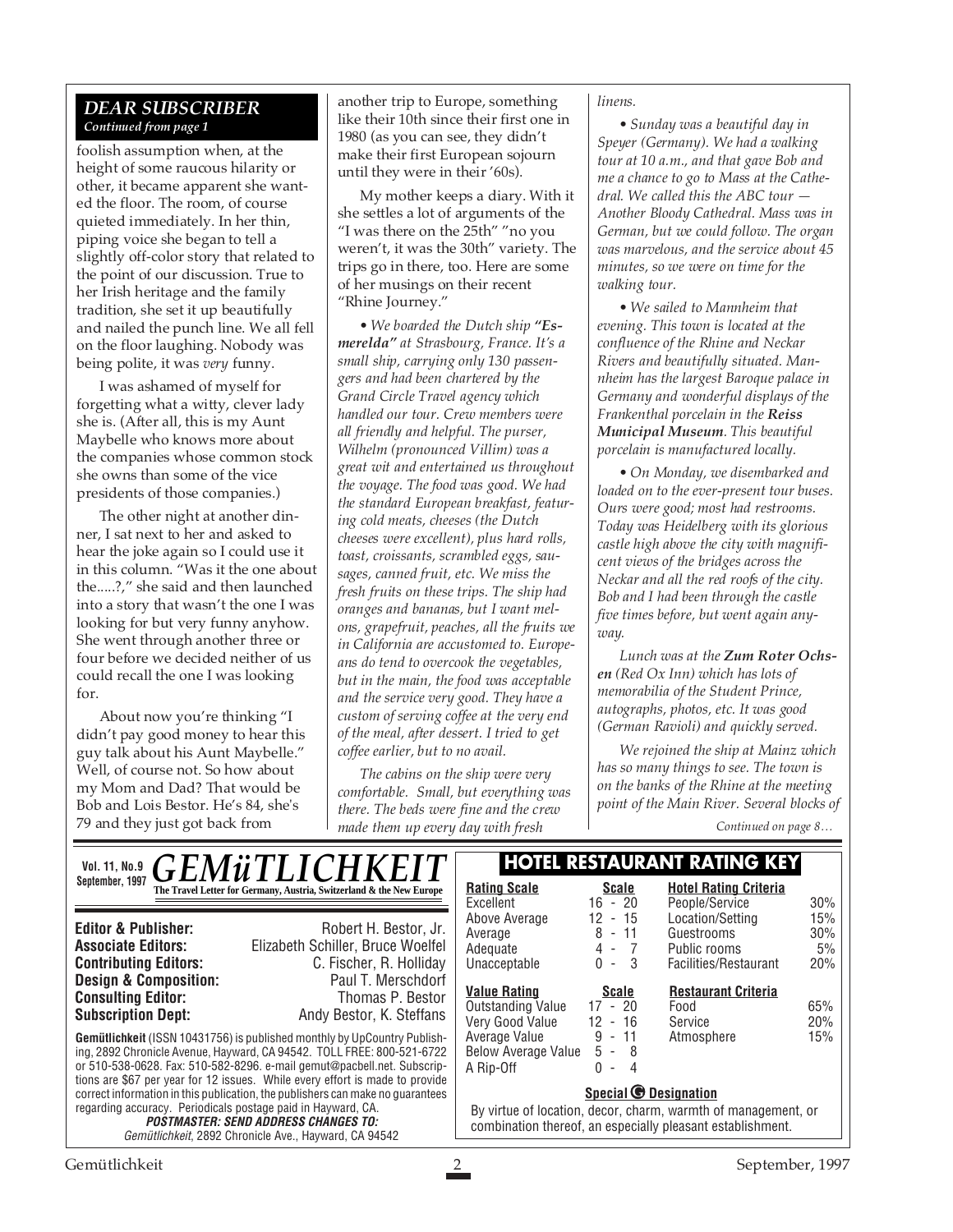#### *AUSTRIA DRIVES Continued from page 1*

covered houses. The second part puts you on one of Europe's great mountain highways, the highway over the Grossglockner.

Out of Salzburg, take any road to Bad Reichenhall. From there, follow the little yellow road past Thumsee and pick up #21 to the Austrian border. Then take #312 past Unken in the direction of Lofer. (If you are coming from Munich, take the Traunstein exit, head south through Inzell on #305, and then turn toward Lofer where the road intersects #21.)

At Lofer, take Red Road #311 along the Saalach river southeast to Saalfelden. This valley is enclosed on either side by several 2000-meter peaks rising steeply from the valley floor and is perhaps a mile across at its widest. At its southern entry is the Brandlhof golf course, an 18-hole layout popular with German tourists.

This road between Lofer and Saalfelden, through the Saalach Valley, not only offers mountain views but along the way there are caves open for tours. There are also places to stop for a wander through wooded gorges.

The **Rathausplatz** at Saalfelden is stunning, with a view of the 2,500 meter Breithorn framed by perfect Austrian architecture.

From here, turn toward Maria Alm and begin the ascent to Dienten, which is a ski resort and an exceptionally pretty town. In between, Maria Alm is a picturesque little village with many hotels and restaurants, and an abundance of flowers decorating the buildings. The road from there to Dienten is interesting, particularly that portion past Hintertal. But from there on it is narrow, seldom more than a car and a half wide, and climbs to the summit shortly before reaching Dienten.

At this point you can either go straight south to Red Road #311 or continue on to Mühlbach. The road south, to the main highway between Bruck and St. Johann, is very narrow — in most places wide enough for only one car (too narrow for a yellow line in the middle). There are turnouts, of course, but traffic is light and there are few trucks. The road is curvy and most of the way is downhill. Soon you cross #311 and continue south, entering the beautiful Gasteiner Valley leading to Bad



Hofgastein and Badgastein.

You can also choose at Dienten to continue east to Mühlbach and on to Bischofshofen by way of the *Hoch Königstrasse*. Though this is a lesser track even than a yellow road (the map shows it in white with gray borders) it is paved and well marked. It, too, is a lovely drive. Just before Mühlbach is an astounding view of the Hochkönig, a 3000-meter peak. Despite its rugged and foreboding appearance, it is accessible by footpath. The hardy walker can even overnight on the mountain at the

#### **Franz Eduard-Matras Haus**.

Between Dienten and Mühlbach are many places to park and hike up a few hundred meters through the meadows for a midday repast in the shadow of the mountains. Carry picnic supplies and plan such outings for summer—our late April drive found some spots still with three to four feet of snow.

At Bischofshofen be sure to follow the Zell am See signs or you'll end up on the freeway to Salzburg

or Graz. Once back on Red Road #311 heading west toward Zell am See, you'll soon see signs for the road south to Badgastein.

However one gets to the Gasteiner Valley, the overnight choices are the more up-to-date town of Bad Hofgastein on the valley floor, or venerable Badgastein, arranged in a horseshoe shape on the slope at the valley's end. It was once one of Europe's great spas and has many massive turn-of-thecentury buildings.

When you wish to continue south, proceed on to the rail station at Böckstein, just above Badgastein. There you and your car take the train through the Tauern Tunnel to Mallnitz.

At Obervellach, turn west on Red Road #106, then north at Winklern and over the Grossglockner, #107. The toll is about \$25 per car. Continue north to #311 and you have almost come full circle.

#### **Erzherzog Johann Strasse**

*Maps: Österreich Die Generalkarte #4 & #6 -scale 1:200,000.*

This fabulous little drive is not for the faint of heart.

Through the green, sparselysettled province of Styria the route is named for the beloved Archduke Johann — grandson of the Empress Maria Theresa — who enjoyed traveling this region in the company of naturalists and archeologists.

*Continued on page 4…* From Salzburg, take Red Road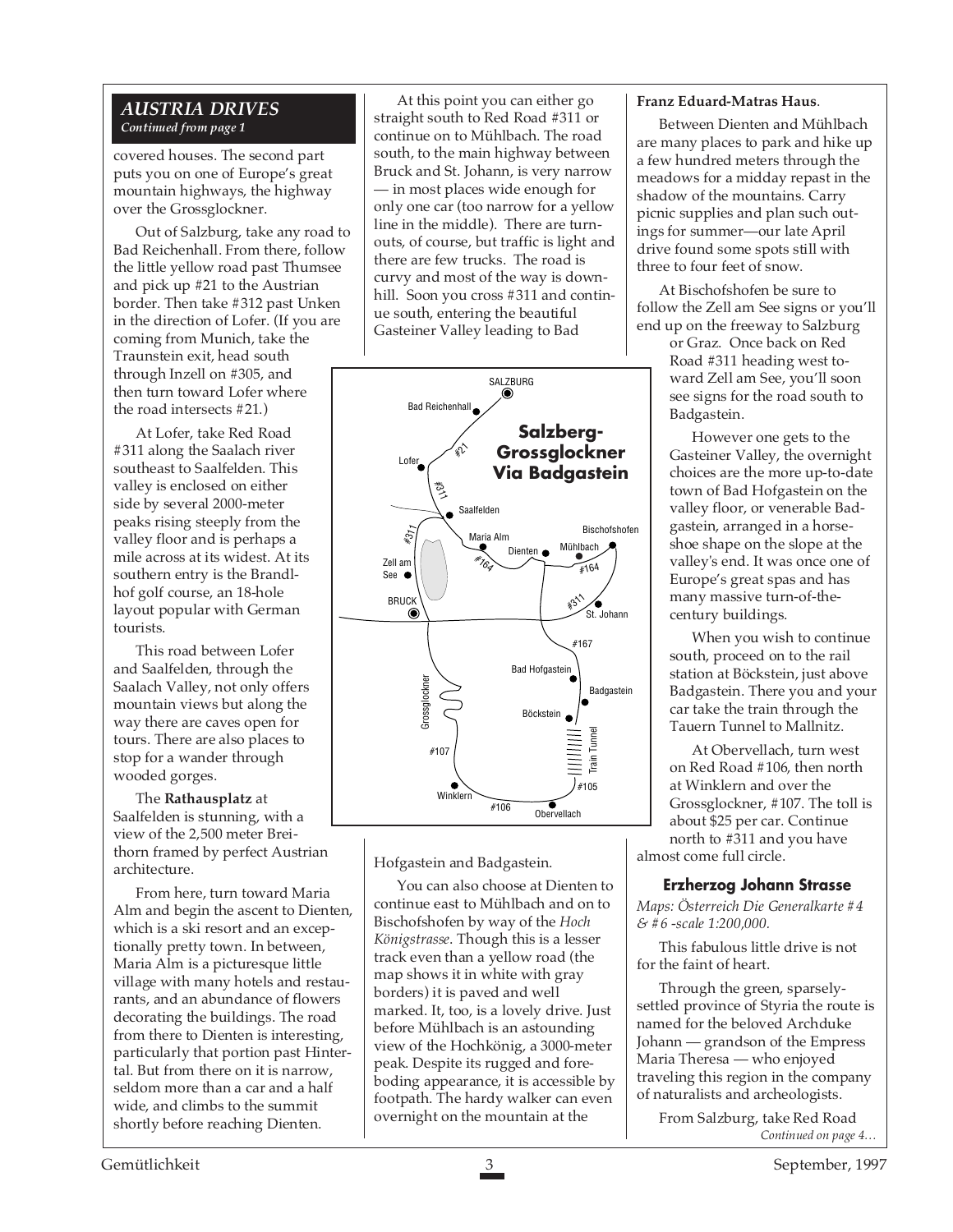### *AUSTRIA DRIVES Continued from page 3*

#158 to St. Gilgen and then Bad Ischl. Then go south on pretty #145 past Bad Goisern and Bad Ausee. About 25 kilometers beyond Bad Ausee, turn right (west) on Red Road #308 toward Schladming. Leave this road near Gröbming and go south on the yellow road toward Großsölk, descending a steep grade as you cross the Enns river. You are now driving the *Erzherzog Johannstrasse* (Archduke Johann Road).

Your destination is Schöder, about 35 kilometers south, and Red Road #96, a few kilometers beyond. This may not seem a great distance, but leave plenty of time, both to enjoy the scenery and to navigate this relatively treacherous track.

The road, which is marked "limitation for cars," is for those who like a little excitement with their driving. Much of it is single lane, particularly through the mountain passes such as the Sölker, the drive's highest point at some 5,900 feet. Little traffic is encountered, which is fortunate, because for the most part the road has no shoulders or guard rails. Along the way are many chapels and small churches, not necessarily located in the few villages and towns. Our theory is the first people to navigate parts of the road needed some place to pray.

After Großsölk, the road follows a stream, the Grossölkbach, for a few kilometers before continuing its climb toward the summit. Just before the peak, you will climb a steep grade and then make a hard right turn. Approximately one kilometer later, at a hard left turn, is a lovely view over the surrounding mountains. The descent takes you off the yellow road for a final few kilometers on a grey road to Schöder at an elevation of about 2,900 feet.

Although you may be relieved to see relatively flat ground and roads with lane markers, the drive is actually not that frightening. It's just a beautiful drive, one definitely worth seeking out.



On #96, turn back west. At Tamsweg, where south of the town the pilgrim's church of **St. Leonard** and its fortifications guard the Mur river, bear right onto #95 toward Mauterndorf, which has a 12th century castle. Continue north to Radstadt via the Radstätter Taurenpass and the villages of Obertauren and Untertauren. From there it's only a few kilometers west to the A10 north to Salzburg.



The *Erzherzog Johann Strasse* is usually closed in winter, so plan your trip accordingly and watch the weather if you are traveling in spring or fall — conditions on this road could go from thrilling to truly dangerous in a short time.

#### **Mariazell to Hieflau**

*Maps: Österreich Die Generalkarte #2 scale 1:200,000.*

From the pilgrimage town of Mariazell (about 65 km south of the

Vienna-Salzburg Autobahn, exit St. Pölten), along the Salza river southwest to Hieflau, this peaceful drive is through Austria's least populated region.

The countryside is quietly spectacular. The road runs beneath limestone cliffs eroded into extraordinary formations and the ravine slopes are covered with green conifers and deciduous foliage that make this drive especially attractive in the fall. In places where the valley widens, the farms and grazing cattle seem like set pieces, perfectly placed on the broad meadow. The river runs so clear that, if you

look closely, you will be able to see fish swimming — from your moving car.

The few villages that comprise civilization along this road, such Weischelboden, Wildalpen, Palfau and Grossreifling are tiny and very quiet.

Though the drive is not at all difficult or dangerous, it is still a

good idea to depart with a full fuel tank. And, as there are few restaurants along the way, but several lovely spots for picnics, you might also want to take your own food. With stops for sight-seeing and the picnic, figure on about three hours.

Mariazell, where you may wish to overnight, is where a Benedictine priory was founded in 1157 and Pope John Paul II said Mass

on September 13, 1983. Inside the Basilica see the striking **Chapel of Miracles** and the **Schatzkammer** (Treasury) with its collection of the votive offerings of hundreds of years of pilgrims, from simple drawings by children to heirlooms of great value.

*Continued on page 5…*

Gemütlichkeit 4 September, 1997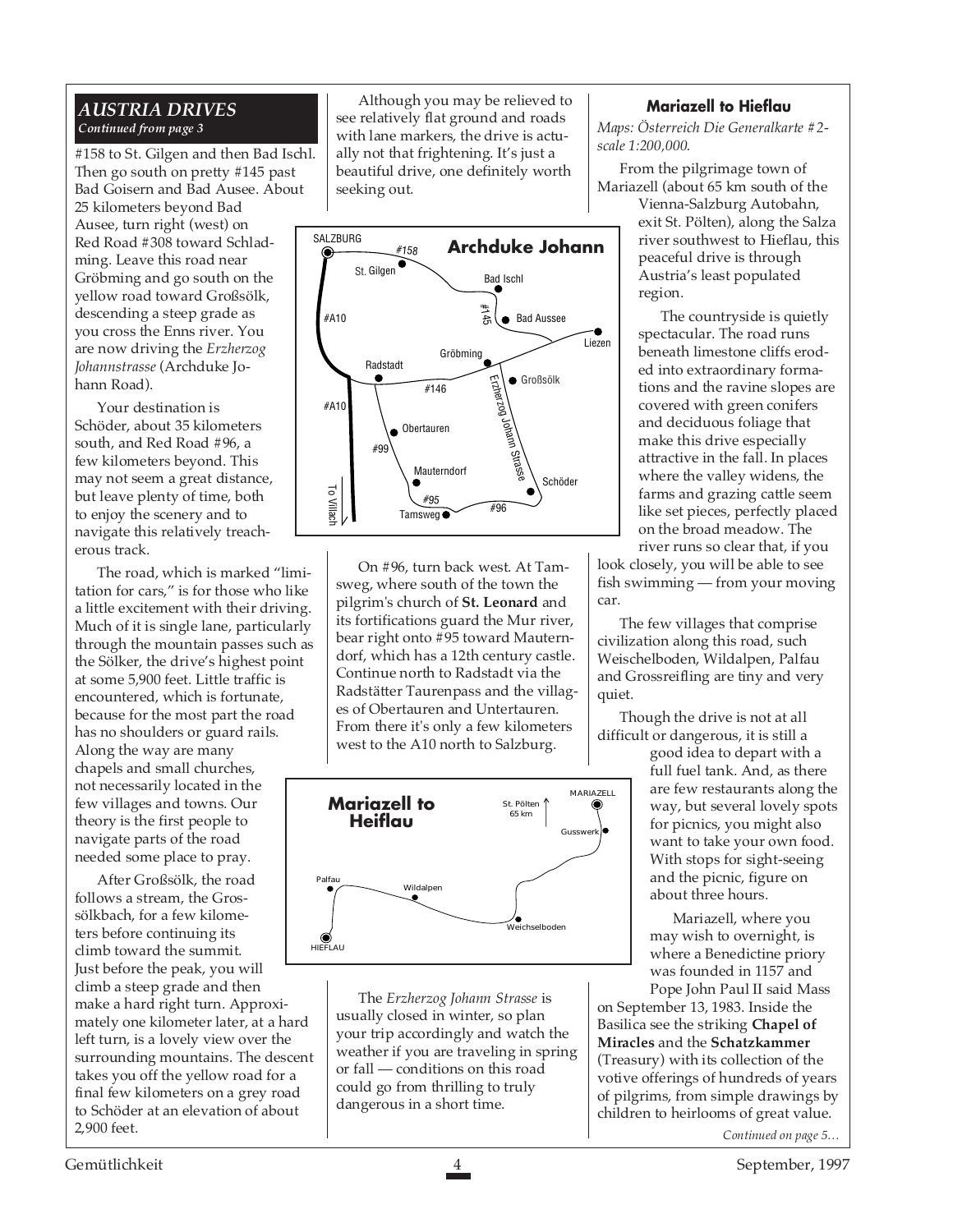### **Recommended Hotels for your Austrian Drives**

**Landhaus Hubertushof**, Puchen 86, A-8992, Altaussee/Steiermark, +43/06152/ 71280. \$\$\$

**Grüner Baum**, Kotschachtal, A-5640, Badgastein, +43/06434/2516-0, fax 25 16 25. \$\$\$\$

**Haus Hirt**, An der Kaiser Promenade, Badgastein, A-5640, +43/06434/2797, fax 279748. \$\$\$

**Landhaus Gletschermühle**, Gletschermühlestrasse 7, A-5640, Badgastein, +43/ 06434/20 970, fax 23 80 30. \$

**Hotel-Cafe Austria**, D-5630, Bad Hofgastein, +43/06432/6223. \$

**Hotel Norica**, D-5630, Bad Hofgastein, +43/06432/8391-0, fax 8391-500. \$\$\$

**Gasthof Römerhof**, Fusch an der Grossglocknerstrasse, Grossglocknerstrasse 77, A-5672, +43/06546/218-0, fax 21 816. \$

**Gasthof Zum Alten Brauhaus**, 5 Wiener Strasse, A-8630 , Mariazell, +43/03882/ 2523. \$

**Schloss Haunsperg,** A-5411 , Obralm Bei Hallein, +43/06245/80 662, fax 85680. \$\$\$ **Trumer Stube**, Bergstrasse 6, A-5020, Salzburg, +43/0662/874776, fax 874 326. \$\$ **Pension Wolf**, Kaigasse 7, Salzburg, A-

5020 , +43/0662/84 34 530, fax 84 24 23. \$\$ **Hotel Berner**, Nikolaus-Gassner-Promenade 1, A-5700, Zell am See, +43/06542/

779, fax 7797. \$\$ Price Code: \$=inexpensive, \$\$=moderate,

\$\$\$=moderate-expensive, \$\$\$\$=expensive

#### *BERLIN BY BOAT Continued from page 3*

boat trip on the Havel and Wannsee a few years ago that could only explore the non-Communist portions of these waters. The Eastern zone was marked by boys beyond which our boat did not venture. Instead we drifted near the ominous floating markers and peered curiously at the communist world on shore.

Now, however, Berlin's entire network of lakes and rivers is accessible to a wide range of vessels from lake steamers to sail boats to row boats. Trips of from one hour to several days are offered and small boats can be rented. Many of the city's most important buildings and sights can be seen from the water, a

more tranquil way of viewing the city.

Larger ships have on-board food service and several offer special programs. On the Wannsee, one can attend a Caribbean party with fireworks on the water, or dance by moonlight following an elegant dinner.

Excursions can be booked to Potsdam, the Müggelsee or, if one has a few days, to Szczecin in Poland, to Mecklenburg Vorpommern or even points beyond.

Berlin's maritime side is not limited to boat rides. Ships and barges permanently moored at the Fischerinsel offer a variety of entertainment. For example, the "Kunstschiff Anna, " a 220-foot former coal barge, circa 1910, offers performances of music and dance.

Experimental theater aboard the "Freie Gruppe Körperausdruck" takes place in the open air to the twittering of birds and next to hanging weeping willows.

This past summer, the "Theaterschiff la mar" hosted performances of Shakespeare's "The Tempest" and a new work by the New York Chamber Opera.

There are also a number of restaurant ships of the "never sail" variety.

#### Boat Trips

**Berliner Wassersport- und Service GmbH**, Tel. 676 94 83, Fax 676 94 01; Boat trips to Szczecin (Poland) , Brandenburg and the Müritz.

**City Schiffahrt, Tel. 345 77 83,** Fax 345 99 33; City trips and trips to "Marchenland" (Fairyland); from Charlottenburg to Müggelsee with dinner and dancing (also rents boats).

**Europäischer Verein der Gewässerfreunde Aquarius,** Tel. 533 63-600; Tours of several days to Mecklenburg, Szczecin and other points.

**Haveldampfschiffahrt**, Potsdam, Tel. 0331/ 270 62 29; Castle tours, city tours, twilight tours on historic ships.

**Havelländische Personenschiffahrtsgesellschaft,** Tel. 393 30 I5, Fax 393 44 95; Multiple day trips on "hotel ships" to Szczecin, Hamburg and Amsterdam.

**Heinrich Zille-Revuefahrten**, Tel. 362 31 23, Fax 361 60 84; Evening trips featuring buffet dinner and 1920's Berlin revue.

**Reederei Bruno Winkler\*,** Tel. 3 91 70 70, Fax 391 80 49; City tours, excursions to Lehnitzsee, special "theme" trips including "Caribbean Night" and "Wannsee in flames." Purchase tickets at tourist offices.

**Reederei Heinz Riedel, Tel. 691 3**7 82, Fax 694 21 92; City tours, day excursions to Müggelsee, Wannsee and Brandenburg.

**Reederei Horst Schmidt**, Tel. 366 51 45, 0171/ 319 22 30; Spandau to Potsdam, to the Pfaueninsel, Wannsee and the 7-lake trip (also boat rental).

**Reederei Spreefahrt,** Tel. 394 49 54, Fax 394 61 02; City and bridge tours; trips to Müggelsee.

**Stern- und Kreis-Schiffahrt**\*, Tel. 53 63 60-0, Fax 53 63 60-99; City tours, trips to Potsdam, Havel tour, Müggelsee, Teltowkanal, also to Bad Saarow and Szczecin (Poland). Purchase tickets at tourist offices.

**Berliner Wassetaxi - Stadtrundfahrten**\*, Tel. 65 88 02 03, Fax 65 88 02 04; Trips on the Spree and Spreekanal.

**Weisse Flotte Potsdam,** Tel. 0331/ 2915 27, Fax 0331/2910 90; Trips on the Havel and Wannsee, views of the city, trips to Werder, Caputh, Ferch, Petzow, Pfaueninsel and Brandenburg. Purchase tickets at tourist offices.

**\* Discount with Berlin Welcome Card.**

On-Board Performances **Kunstschiff Anna,** Fischerinsel 2,

Markisches Ufer, Tel. 445 70 22; Konzerte, Lesungen, Concerts, readings, dance, performances and special afternoon children's programs.

**Theaterschiff la mar,** Markisches Ufer/ Inselstrasse, Tel. 443 10 58; Theatre productions.

**MS Sanssouci,** Grobenüfer, Ober Baumbrücke, Tel. 611 12 55; Concerts and parties.

**Theater auf dem Schiff in Potsdam,** Stadt Spiel-Truppe, Tel. 0331/748 15 03; Theater, cabaret, music and parties.

**Theaterschiff TAU,** Am Urbanhafen, Hohe Planufer 77, Tel. 69169 88; Theater, music, fashion, cabaret, readings and children's theater.

#### Restaurant Boats

**Captain Schillow,** am Charlottenburger Tor, Tel. 3150 5015; open daily 10 a.m.- 1 a.m.; Cafe and restaurant with international cooking and weekend brunch.

**van Loon,** Baerwaldbrücke, Tel. 692 62 93, open daily 10 a.m.- 1 a.m. Cafe and restaurant.

**Pik-As,** Urbanhafen gegenüber Planhafen, Tel. 693 02 63, 1 p.m.- 1 a.m., weekends 10 a.m.- 1 a.m.

#### Theme Trips

**Berliner Geschichtswerkstatt,** Tel**.** 215 44 50; Guided tours: "Ab durch die Mitte" (classical city tour), Old buildings, new buildings , renovated buildings, Jewish M history and stories, etc.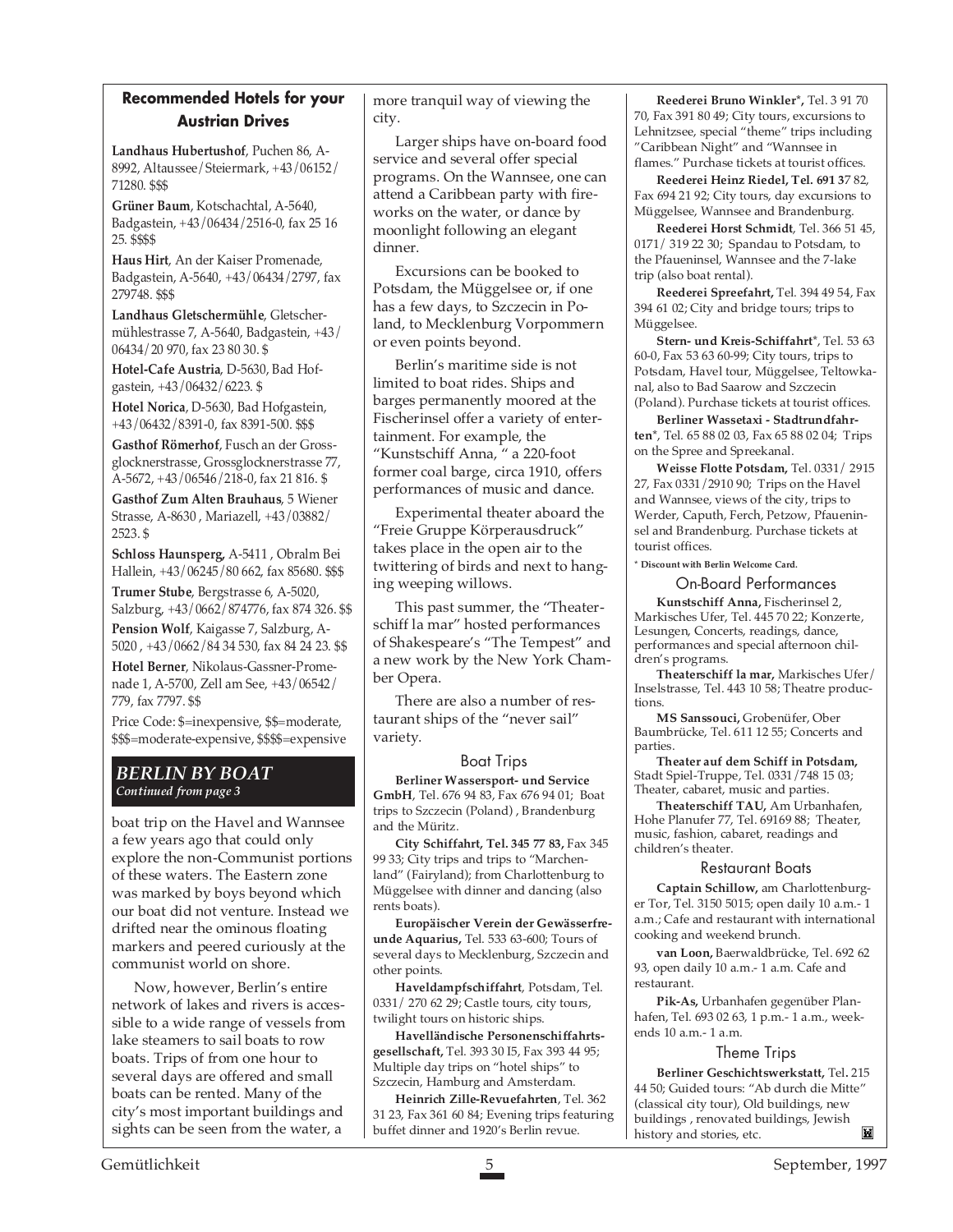

#### **Good Hotel Value**

Weimar: I commend your choice of **Pension Altenburg** (February 26, 1997), only a 10-minute walk down a small hill and across a bridge over a flowing stream into historic old-town Weimar. We especially enjoyed walking in the beautiful, well groomed park of grassy meadows and magnificent old trees. We toured Goethe's small two-story garden house on the edge of the park, and his large, art-filled city house. We sampled several small restaurants and found all to be excellent. Our double room (130 DM/\$75) at the Altenburg was simple but modern and immaculately kept, with red, blue, and pink flowers in the window box. The two lady caretakers were especially helpful.

Dresden: We were also pleased with **Schloss Röhrsdorf** on a hill among apple orchards overlooking Dresden. The Schloss is a restored country estate, with a stable of riding horses available to guests. Our second floor, double room cost 150 DM (\$86). Days were spent touring the historic museums overlooking the beautiful River Elbe. At the Gallery of Old Masters of the Zwinger Palace we saw Vermeer's portrait of a lady reading a letter in the light from a window. In the Gallery of New Masters at the Albertinium, it was refreshing to discover paintings by Kuehl, Schlotz, and Max Lieberman.

Evening hours we walked about hamlet Röhrsdorf, or sat on the hotel's patio enjoying cool drinks and the view. The two caretakers who served our meals were a true lady and a real gentleman.

> J. LLOYD SUTTERBY HOUSTON TX

#### **Zürich Hotels-Restaurant**

Last year, in search of an inexpensive hotel in Zürich, we stayed at the **Bristol**. It scored high on the peopleservice scale but our room was so small we kept tripping over our

suitcases. Another problem was noise from a streetcar line nearby which had a sharp bend that forced the cars to grind their way around the curve. And, while the location is quite close to the Bahnhof, we had to hike a considerable distance to get to restaurants. This year we tried the **Scheuble**, which is even closer to the Bahnhof and much closer to Bahnhofstrasse, the lake, and restaurants. We appreciated the location and our room was a bit larger than at the Bristol. On every other count, however, (except absence of streetcar noise) the Scheuble was not very satisfactory. Most of the staff were a bit surly and the rooms, hallways, lobby and restaurant shabby. The Bristol came across as "thrifty," the Scheuble as "cheap."

We did find an excellent moderately-priced restaurant in Zürich, though. At Fraumünsterstrasse 14, we found **Trattoria Toscana**. The interior is attractive, the service professional but relaxed, and the food delicious. We ordered one green salad for the two of us, half-sized portions of spaghetti *al Capone* (bits of ham in a cream sauce), and a liter of Chianti. The bill came to 53 Sfr. (\$37). We returned the next night for half-size portions of veal *a la Marsala*, plus the green salad which we split. Another delicious meal and the bill came to 69 Sfr. (\$48). We found the half-portions were just about right for us.

We made another restaurant discovery in Germany. On a cold, windy, rainy night in Hamburg we went down to the restaurant of our hotel, the **St. Raphael**, and were told they served only a buffet dinner for 39 DM (\$22) per person.

Near the Bahnhof, on Kirchenallee, we discovered the **Block House**, part of an American-style restaurant chain but with a German Hofbräu atmosphere. The decor was attractive and cozy and all the personnel near the door said *Guten Abend* when we arrived and *Wiedersehen* when we left. They feature American beef steaks, but we opted for turkey and ordered *Putenbruststeak*, which was broiled just right and

served with the best baked potato we have had in years. We split a "Block House Salad," and each had a glass of draught beer for 47 DM (\$27). We enjoyed the meal so much we decided to find out if we had been unduly influenced by finding such a welcome retreat on a nasty night. Later in the trip we ate at the Block House opposite the Stuttgart Bahnhof and ordered the same meal. It tasted just as good. *Gemütlichkeit* subscribers who aren't afraid to risk their reputations as supersophisticated gourmands might give a Block House a try. (They can probably be found in most big German cities. I believe there are nine of them in Hamburg.) You won't get anything elegant, but you won't run the risk of squandering 200 bucks on poorly prepared dishes with fancy names and/or of getting snubbed by a waiter, either.

Other than the buffet-only dinner setup at the St. Raphael, we found the hotel to be quite satisfactory. Incidentally it appears that the **Hotel Glockenhof** in Zürich has also gone to a buffet-only evening meal arrangement. (I suppose it saves them the trouble of printing a menu and having to fuss over individual meals.) At least that was the case the night we went there, which forced us to try the **Glogge Egg** where we had barely edible gnocchi in tomato sauce, a salad, and beer apiece which cost 60 Sfr. The food, atmosphere, service, and quality of our fellow diners was at least 10 times higher the next two nights at the Trattoria Toscana for the same amount of money.

> ROBERT F. BIEHLER CHICO CA

#### **Berlin Cafes**

You can get Budvar on draught at the **Orangerie** in the **Nassauer Hof Hotel**, both the best of their kind in Wiesbaden. Orangerie belongs to a German-European edition of a "Super-Restaurants-Chefs" chain or *Jeune Restaurateurs D'Europe* "Talent & Passion." Lunch for two is approximately 100 DM (\$57).

Re: Weimar. If you are over 65 stay at the **Radisson** in Erfurt (30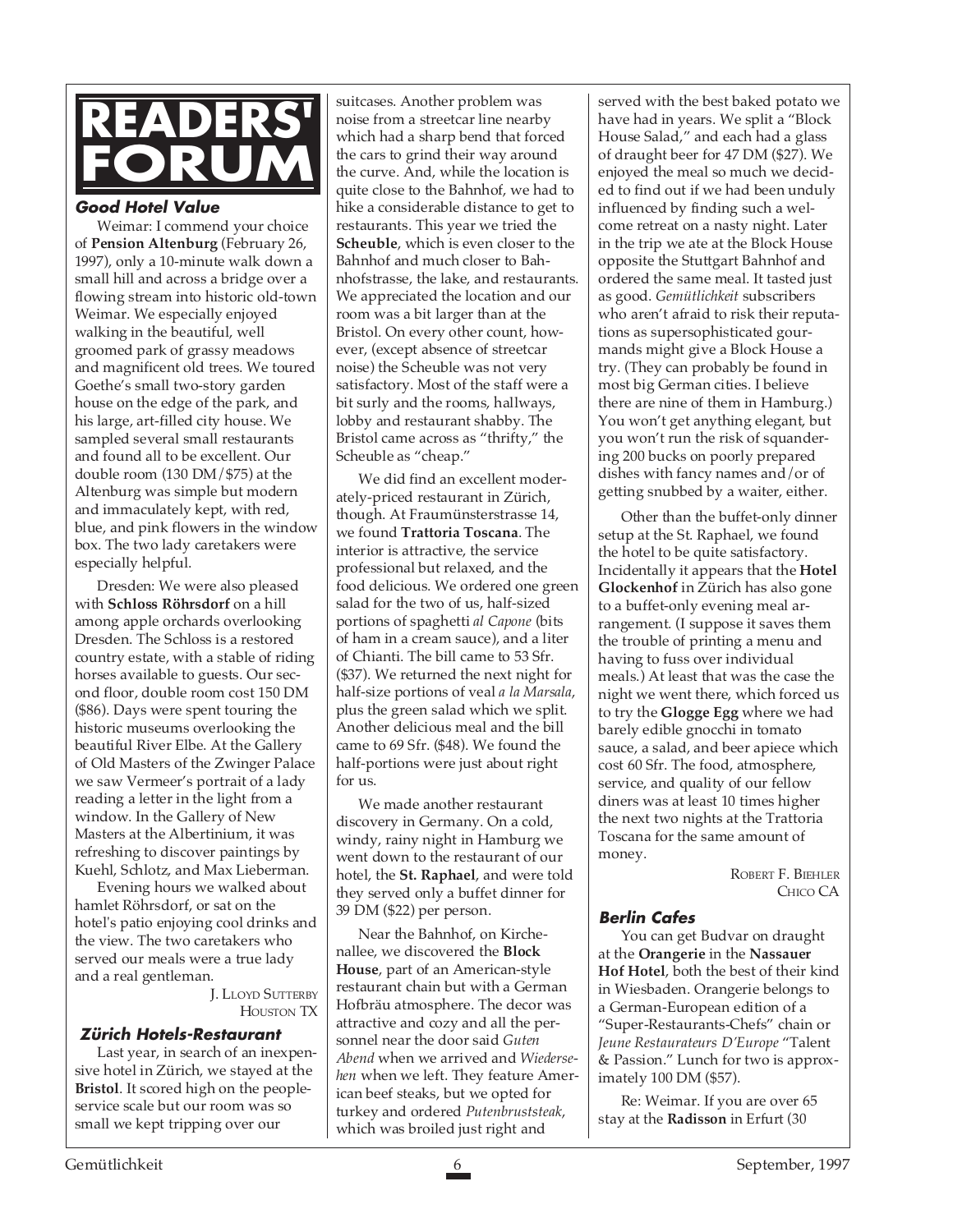minutes drive to Weimar). No exceptional food in sight but the price for seniors is 1% off for each year of age. In my case that was almost 75% off the rack rate! Erfurt itself is worth a day's sight-seeing — old town, even older cathedral, river walk, market, etc.

When in Weimar or Erfurt go to Buchenwald. See the monument and commemorative park on your left before you get to the main camp. Spend some time in the main building at the camp entrance which also served as the "bunker" or penalty compound.

Circle the camp — past the crematorium — to the right as you face the entrance. Behind the camp are two heavily wooded cemeteries. The victims of the Russian (or Communist) use of the camp (1945-52, I think) are buried here.

Re: Berlin cafes. Forget the **Cafe Kranzler**, the ultimate tourist trap. Here, they charge to use the toilets and there is a minimum during busy hours. There is a poor selection of pastries and bad service.

Instead go to the **Palais Cafe** by the Opera on Unter den Linden, two blocks from the Radisson. The Palais is the most European of all cafes and has a prewar atmosphere. Pastry selection and attitude of staff are both superior.

#### ANATOLE CHARI LAGUNA BEACH CA

*(Ed. Note: Longtime subscriber Dr. Chari knows whereof he speaks. He is an Auschwitz survivor and at the war's end was liberated from Bergen-Belsen. When we phoned him to clarify a portion of his letter he gave us another recommendation: St. Hedrick's Cathedral, behind the Palais Cafe. Buried in the crypt there is Domprobst Bernard Lichtenberg, a Berlin priest who saved Jews from the camps by declaring them "non-Aryan Christians." Dr. Chari says the Nazis did not look kindly on such activities and Father Lichtenberg was sent to Dachau. He died en route.)*

#### **Grüner Baum Gripe**

Recently, I went to Austria and stayed at **Grüner Baum** in Badgastein. On the positive side, my single corner room was a delight at

an off-season price of about \$70 per day. The location was wonderful as was the walk from the Grüner Baum to Bad Hofgastein. A real pleasure to stop at a restaurant on the way for some coffee and *Kugel*.

On the other side, when I made my reservations, my letter stated that I would take half-board when I was not traveling into other parts of Austria. I had four dinners at the Grüner Baum and was charged for 10 when I paid the bill. The person at the front desk stated I did not notify the head waiter that I would not be at dinner the nights I was elsewhere. When I noted my statement in my reservation letter that I would be traveling to other parts of Austria and would only be having dinner when I was available, I was coldly told that it was my obligation to advise them in the morning that I would not be having dinner that night. I am very agreeable to paying when I receive service, however, I did not think it was my responsibility since it was clearly stated in my reservation letter of my intentions. I think a first class operation, as the Grüner Baum is, would have followed-up on my letter and made it clear to the restaurant staff of my intentions.

Also, the warm greeting of the owners was not present when I arrived nor did they ever greet me during my stay. I have stayed in many first-class inns and hotels and was never treated as coldly as I was at Grüner Baum. I met some wonderful people at Grüner Baum and my stay was delightful except as stated. I much preferred Bad Hofgastein to Badgastein. Badgastein appears very tired whereas Bad Hofgastein is full of energy and very charming. **GEORGE I BOSER** 

COLUMBUS OH

*(Ed. Note: Hotel operators tell us the standard procedure for half-board rate bookings is that the hotel charges the guest the half-board rate each day unless notified the morning of the day in question that the guest will not be at dinner that evening. Daily notification is the responsibility of the guest. The hotel's responsibility is to advise half-board guests of this procedure.)*

# **Europe Travel Digest**

■ Rental agencies have reacted to the higher dollar by proclaiming lower prices at European properties they represent. **Interhome USA**, one of the largest, says some of its weekly rates are 40% less than four years ago and that today's prices are 18% to 26% lower than those published in its current list.

Examples of one-week prices for winter and spring bookings include: **Davos studio apartment** for two persons, March '98, \$586; **Zermatt one bedroom** (up to four persons), January '98, \$865; **Verbier luxury chalet** with five bedrooms and three baths (8-10 persons), April '98, \$2162; **Seefeld (Austria) one bedroom apartment** (up to four persons), February & March '98, \$1,214.; **Kitzbühel luxury villa** with five bedrooms and five baths (up to nine persons), January '98, \$2,540.

**Idyll, Ltd.**, of Media, PA, says it has reduced prices on its 1998 "Untours" which typically include apartment or chalet rental for two to four weeks, roundtrip airfare and ground transportation — rail or auto rental. Two week prices from New York begin at \$1,498 per person.

**Contacts:** Interhome, 124 Little Falls Road, Fairfield NJ 07004, tel. 201-882-6864, fax 201-808-1742. Idyll, Ltd., P O Box 405, Media PA 19063, tel. 610-565-5242, fax 610-565-5142, email info@untours.com; http:// www.untours.com.

*(Editor's Note: Both the above companies have long histories of reputable and reliable service. However, to find the lowest rental prices* Gemütlichkeit *recommends bypassing such agents. Contact the tourist office of villages or regions in which you have an interest and ask for the list of self-catering rentals. With that in hand, the tourist authority bows out of the transaction and you are free to contact property owners direct and thereby obtain the best*

*Continued on page 8…*